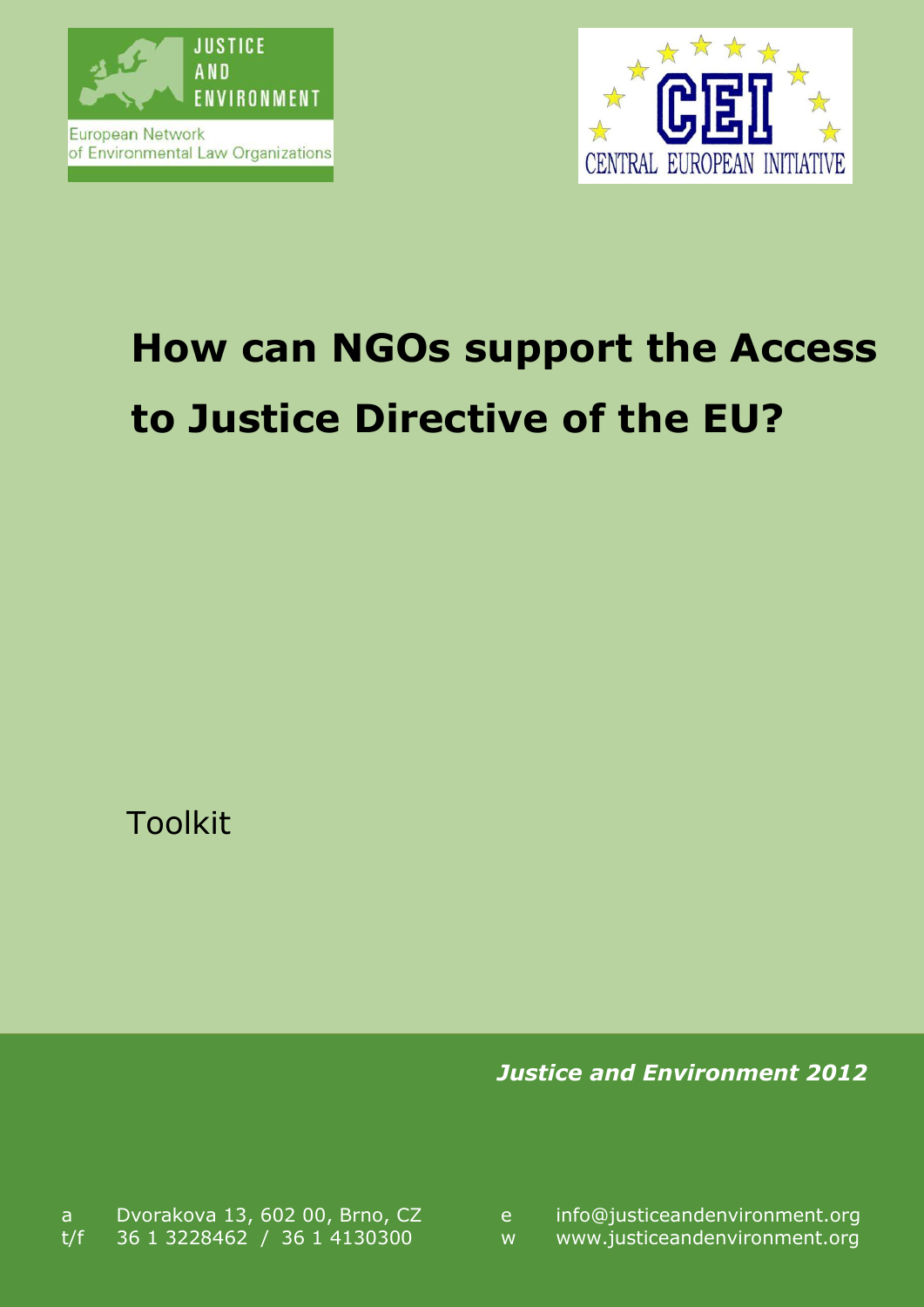## **How can NGOs support the Access to Justice Directive of the EU?**

## **Toolkit**

## **Introduction**

J&E is a **European Network of Environmental Law Organisations**, working in Europe and consisting of organisations from different countries dealing with environmental law solely or as one of their activities. J&E aims for **better legislation and implementation of environmental law** on the national and European Union (EU) stage to protect the environment, people and nature. J&E does this by enhancing the enforcement of EU legislation through the use of European law and exchange of information on the national, cross-border and European level.

J&E is active in a number of issues, including access rights (**access to information, participation in decision-making and access to justice**) in environmental matters. We have been producing legal analyses and comparative studies, monitoring reports, country studies and case studies, position papers, legal guidance, newsletters and press releases in the issue of access to environmental justice in the recent years that are available under the following link.

The idea of the following toolkit was born at the Annual General Meeting of J&E held between 24 and 28 September 2012 in Budapest and was later put into a proper format by legal experts of J&E. The toolkit presents the current situation and gives a few suggestions to civil society organizations in order to enable them to contribute to the adoption of the so-called Access to Justice Directive (A2J Directive).

#### **Situation**

## *The Aarhus Convention*

The UNECE Convention on Access to Information, Public Participation in Decision-making and Access to Justice in Environmental Matters, usually known as the Aarhus Convention, was signed on June 25, 1998 in the Danish city of Aarhus. It entered into force on 30 October 2001. It is not an environmental convention in a strict sense considering that is does not envisage the protection of the environment. Rather **it is a procedural convention prescribing the mode how public authorities are required to ensure the three access rights** (to information, to participation and to justice) to the public in environmental matters. This is also a new kind of convention because it has quite strong connections to civil society in many ways, such as

- in the making of the convention there was an intense civil society participation, even during the negotiations as observers
- in the bodies of the convention there are a number of civil society representatives, e.g. in the Compliance Committee or in the Bureau
- the ultimate users of the convention are from the civil society who are also entitled to induce the compliance mechanism of the convention

Since the convention is not a self executing convention and requires the action of those countries and organizations that ratify it, it is therefore crucial for the civil society organizations and the public that the provisions of the Aarhus Convention be transposed into the internal legislative framework of its Parties1.

**.** 

<sup>&</sup>lt;sup>1</sup> those who sign and ratify the convention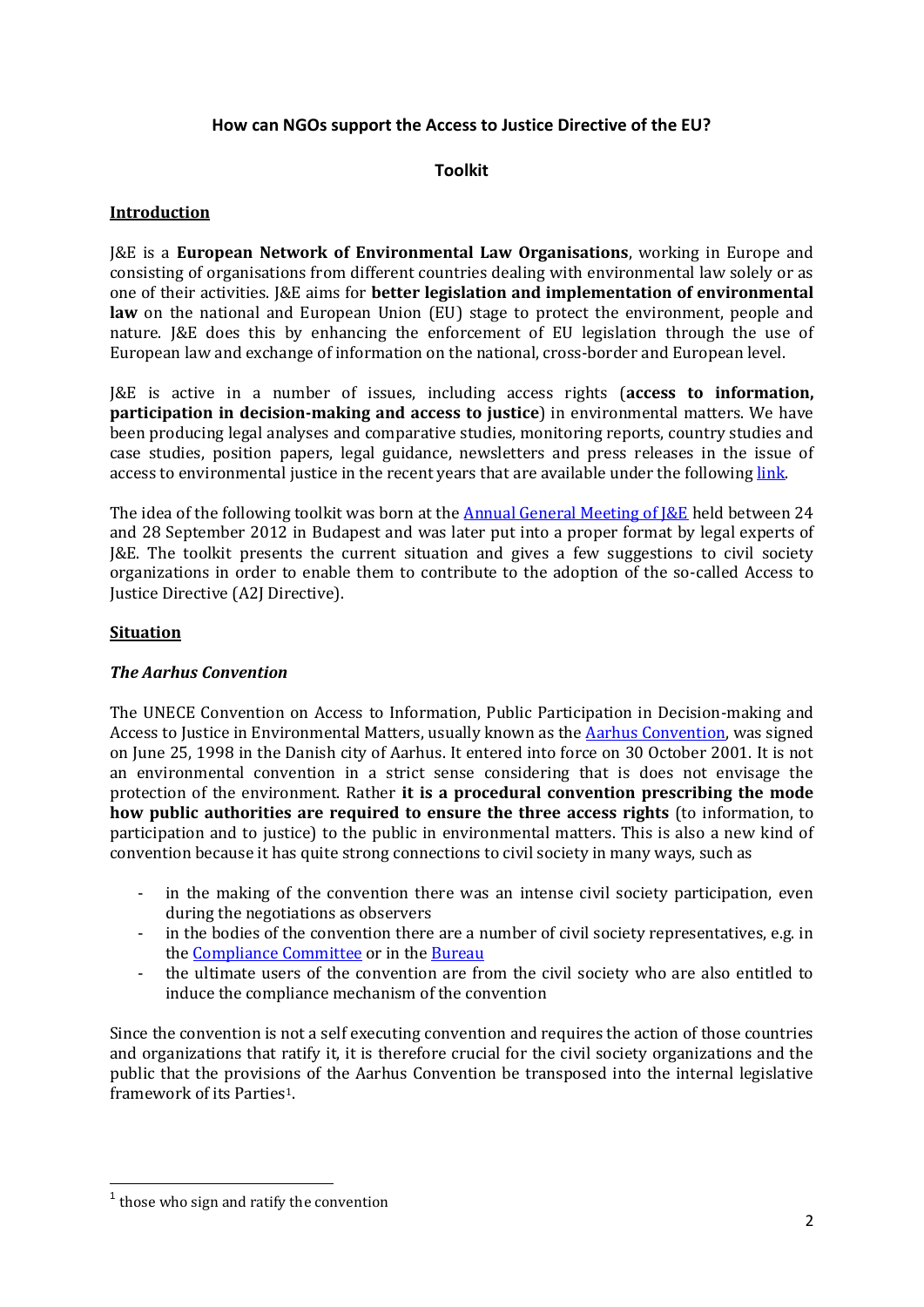## **The Aarhus Convention and the EU**

The EU as a regional (economic) integration organization has also joined the convention with its Council Decision of 17 February 2005 (2005/370/EC) by which the then-European Community undertook to apply the convention. However, the EC has also made a reservation on the competence of the Community institutions in relation to the competence of the Member States regarding Art. 9.3 of the Aarhus Convention. This article of the convention regulates access to justice and prescribes that **members of the public should have access to administrative or judicial procedures to challenge acts and omissions by private persons and public authorities which contravene provisions of national law relating to the environment**. The EC declared in relation to the preceding that:

*"Member States are responsible for the performance of these obligations at the time of approval of the Convention by the European Community and will remain so unless and until the Community, in the exercise of its powers under the EC Treaty, adopts provisions of Community law covering the implementation of those obligations."*

Well, the situation is that the EC (and the EU) has not yet adopted provisions on this matter; therefore there is no uniform legal framework that would regulate access to environmental justice in the foregoing circumstances and would harmonize the systems used by the 27 Member States.

## **Let us apply the Aarhus Convention directly!**

Without going into further details on how the concept has developed and what its criteria are, suffice it to say that certain legislative acts adopted (including international treaties concluded) by the EU **can have a direct effect and can be directly applicable** without further, subordinate legislation on the Member State level.

Can the Aarhus Convention be applied like this? Can the NGOs and the public refer to the Aarhus Convention directly in the national legal system and claim that its Art. 9.3 on access to environmental justice be applied on the national level?

The question is not that easy and caused a headache also to judicial experts. Luckily, there was a judge in **a case in Slovakia** who thought that this is an issue that is worth disturbing the Court of Justice of the European Union (CJEU) with - so he asked for a so-called preliminary ruling in his case. Unluckily, however, the CJEU found that the Aarhus Convention Art. 9.3 has no direct effect, and said that:

*"Article 9(3) of the Convention [… ] does not have direct effect in European Union law. It is, however, for the […] court to interpret, to the fullest extent possible, the procedural rules […] in order to enable an environmental protection organization […]to challenge before a court a decision taken following administrative proceedings liable to be contrary to European Union environmental law."*

In our understanding, however, this statement – while favorable for a broad access to justice – is still not a firm foundation to base legal standing of NGOs in cases where national environmental law is breached, because it still depends on the approach of the judiciary – to interpret national law to the fullest extent possible in line with the Aarhus Convention.

## **The solution: An A2J Directive**

It is therefore in the interest of the civil society and NGOs that **the EU do have a separate directive on Access to Justice** (in environmental matters). Many are afraid that such a directive would have enormous consequences. Well, not really.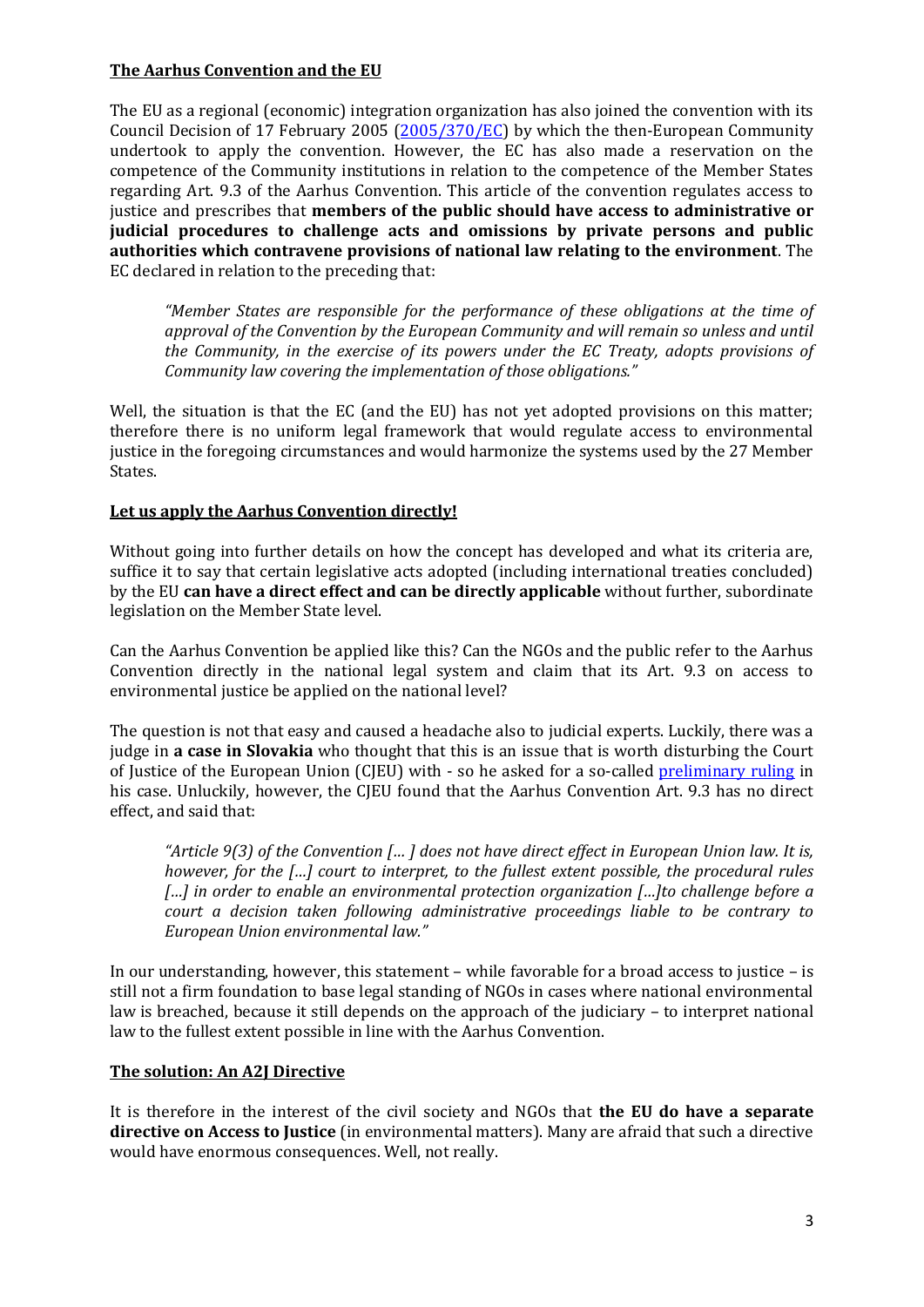The impact of such a directive is estimated to be **overwhelmingly positive** and will broaden public participation and access to environmental justice in general. In cases where there is a negative impact (lessening the current level of access) foreseen, this can be prevented by a socalled "stand still clause" in the directive, i.e. a rule that prohibits the weakening of existing national legislative frameworks as a consequence of the transposition of the new directive if the provisions of the latter would ensure a lower level of access to environmental justice than the existing national law. Such impacts were identified and assessed by J&E in 2007 and 2012 as well, and summarized lately in a position paper. Individual studies detailing the impact of the A2J Directive on a few Member States (Austria, Croatia, Czech Republic, Hungary, Romania, Slovakia, Spain) can be found under the above links.

So what is happening now with the directive draft? Well, it was finalized by the Commission in 2003 and its advance to become a binding EU norm has been halted by the European Council since then.

But what can happen now, that the issue is on the agenda again? The Commission has identified **4 possible scenarios that would improve the situation of access to environmental justice**, and the question which one will prevail will depend largely on the situation in Brussels, i.e. how the Commission, the Parliament and the Council can work together in this critical issue. So the Commission has enlisted the following 4 possible scenarios whereby it can promote access to justice in environmental matters. It is needed because in the current situation the legal uncertainty stemming from diverging implementation and Member State practice falling short of the expectations of both the Aarhus Convention and the EU law starts to contravene the basic logic of the Union i.e. to ensure a level playing field throughout the EU. In such situation, when the Member States risk a negative judgment by the CJEU, they are even reluctant to regulate the issue domestically. The scenarios are:

- a) **the Status Quo version**: in this scenario, the Commission would put more emphasis on the promotion of proper implementation by the Member States, by issuing soft law documents such as guidelines, communications, initiate training sessions for law enforcers and the judiciary, etc.
- b) **the Infringement version**: in this scenario the Commission would start a number of infringement cases (which by-the-way necessitate a lot of evidence) but that at the end would result in favorable judgments by the CJEU – that in turn would develop case law and jurisprudence
- c) **the Old Directive version**: in this scenario, the Commission would try to resubmit the old (2003 version) directive draft, however, this would most probably face the same kind of opposition as before
- d) **the Rewritten Directive version**: in this scenario, the Commission would try to submit a rewritten directive draft, hoping for a new and constructive round of negotiations that would eventually result in the adoption of the A2J Directive

Which on would prevail? We have no idea as of now, but strongly hope that scenario d) will be the winner. Rumor says that this entire process will probably happen not earlier than the first half of 2013, i.e. under the Irish Presidency of the EU.

## **What is happening now "behind the curtains"?**

Well, the quotation marks are quite valid because the process of preparing for the A2J Directive are not hidden from the public eye at all, following the usually very transparent and inclusive process of the EU in a number of matters, so actually a lot of things happen before the curtain. The most important developments in this regard are the following: